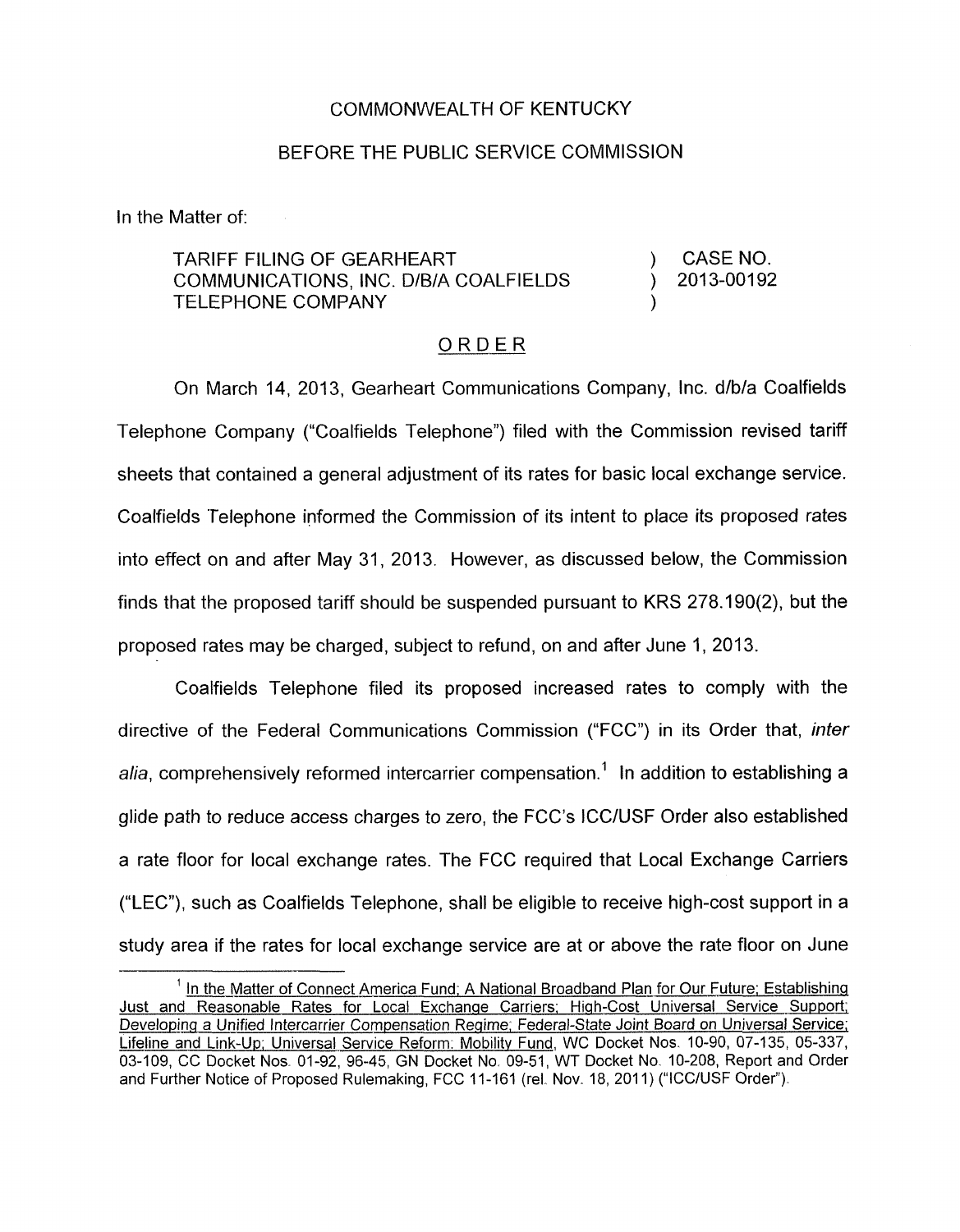1 of every subsequent year.<sup>2</sup> Failure to meet the rate floor will result in forfeiture of the high cost support that the carrier would have otherwise received for that year. $3$ 

The Commission, in the past, has held that a general adjustment in rates cannot be made simply through a tariff filing.<sup>4</sup> A utility must file an application that complies with the filing requirements of 807 KAR 5:OOl Section 16, which, *inter alia,* requires that certain financial information be filed with the Commission and notice be given to customers. Coalfields Telephone's tariff filing seeking to raise local exchange rates is a general adjustment in rates and, therefore, an application for a general adjustment in rates must be filed pursuant to 807 KAR 5:001, Section 16. Coalfields Telephone must comply with the requirements found in 807 KAR 5:001, Section 16. Coalfields Telephone's tariff filing does not comply with this regulation and cannot be put into effect on the proposed effective date.

The Commission is cognizant that Coalfields Telephone's ability to receive highcost loop support will be jeopardized if its rates for basic local exchange service are not at or above the \$14.00 rate floor mandated in the ICC/USF. Therefore the Commission will only suspend the proposed rates for one day and allow them to go into effect on June 1, 2013, subject to refund. The Commission also acknowledges the mandatory and the time-sensitive nature of the FCC's rate floor, and that all of the information

<sup>47</sup> C F.R. § 54.318 High-cost support; limitations on high-cost support. **<sup>2</sup>**

 $3$  ICC/USF Order at  $\P$  $\P$ 133, 238-240.

<sup>&</sup>lt;sup>4</sup> See, Case No. 2004-00459, The Application of Louisville Gas and Electric Company for Approval of New Rate Tariffs Containing a Mechanism for the Pass-Through of MISO-Related Revenue *and Cosfs Not Already Included in Existing Base Rates* (Ky. PSC Apr. 15, 2004).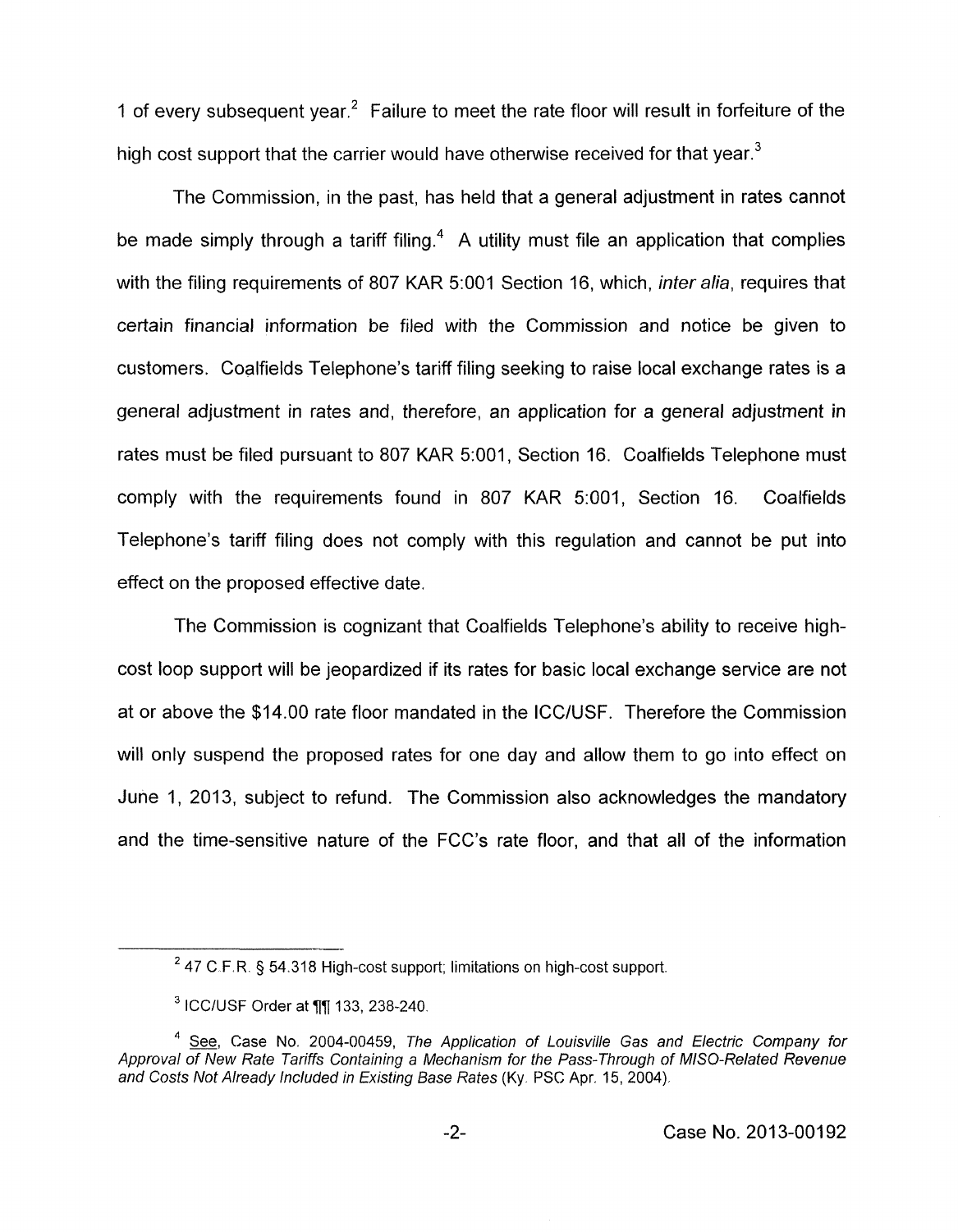specified in 807 KAR 5:001, Section 16, may not be necessary to support an increase in basic local exchange rates under these circumstances.

At the very least, the Commission will require that Coalfields Telephone file the information required in 807 KAR 5:001, Section 16(1)(a)(1), (1)(b)(4), (1)(b)(6), (3)(b)(1), (4), (6), (9)(a), (9)(d), (9)(f), (9)(h), and (IO). Except as required above, Coalfields Telephone may request a deviation, pursuant to 807 KAR 5:001, Section 16(15), from the other requirements of 807 KAR 5:001, Section 16.

Based on the foregoing, IT IS THEREFORE ORDERED that:

1. Coalfields Telephone's proposed rates for its basic local exchange service are suspended for one day from the effective date of May 31, 2013, and will be effective subject to refund on June 1, 2013.

2. Within ten days of the date of this Order, Coalfields Telephone shall file with the Commission an application to support its proposed tariff to increase rates for local exchange service. The application shall comply with 807 KAR 5:001 Section 16, except for any waivers that may be granted or requirements other than those specified in the findings above.

3. The application shall also contain:

a. The estimated annual revenue to be received from High Cost Loop Support beginning July 1, 2013.

b. The estimated annual revenue to be lost due to adjustment of terminating access rates effective July 1, 2013.

-3- Case No. 2013-00192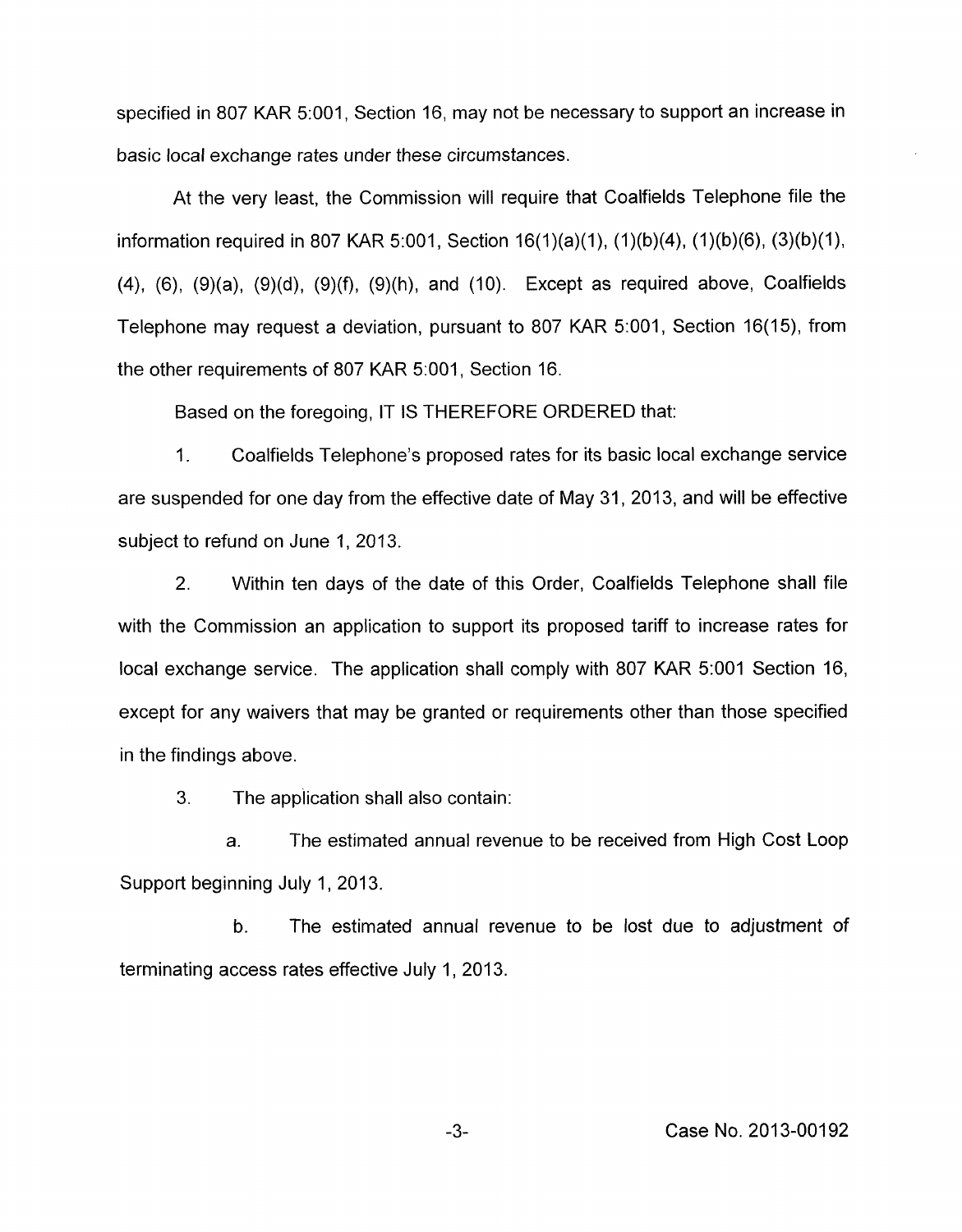c. The total estimated annual revenue (increase or decrease) to be generated by the tariff changes. Include a breakout for each service or category of service to show changes in revenue

d. Historical and projected line counts and the effects of any line changes on the company

e. Historical and projected federal universal service support and its effects on the company.

f. A narrative of any other circumstances that justify or support the proposed rate changes.

By the Commission



**ATTES** Director Fχ

Case No. 2013-00192